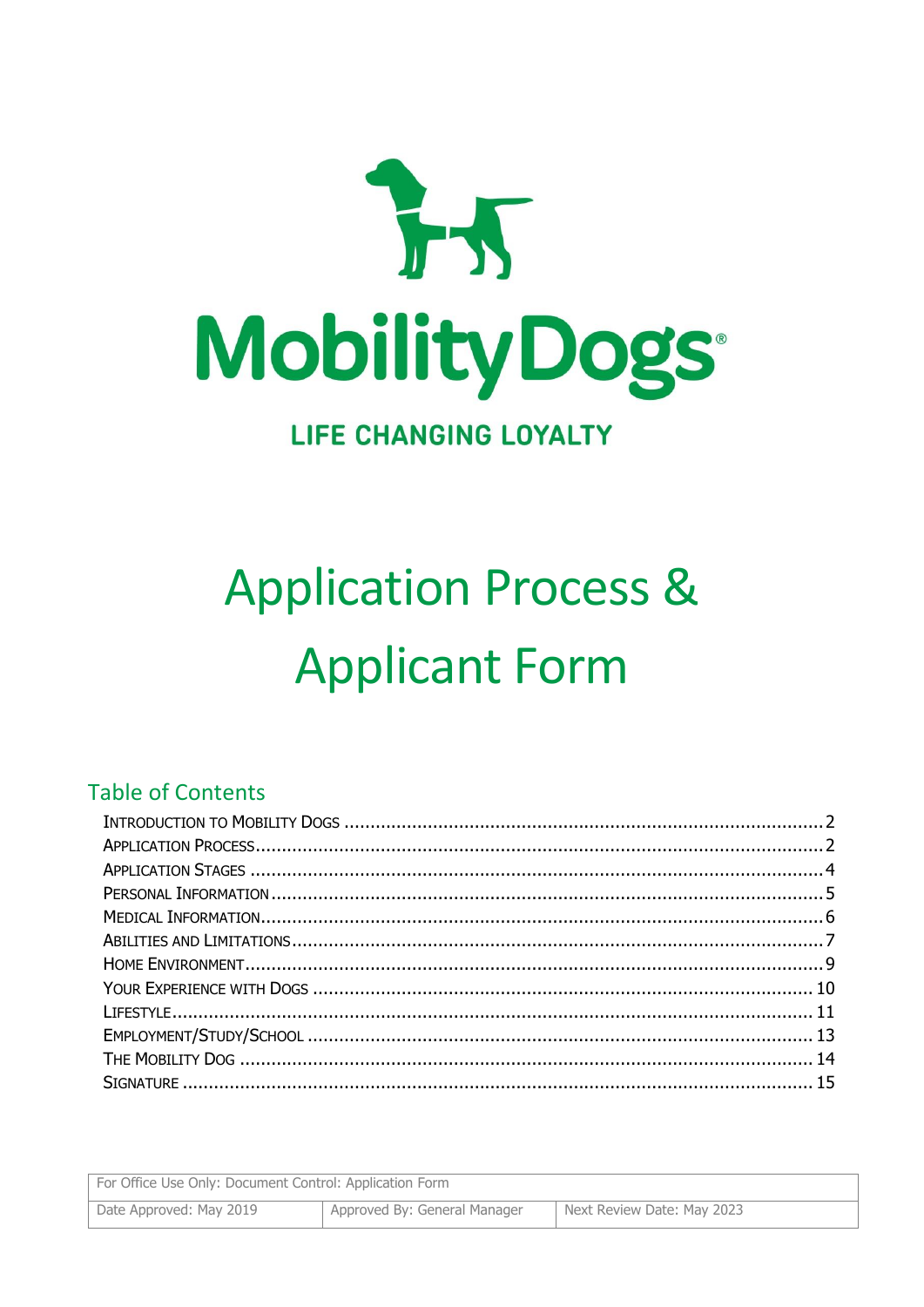#### <span id="page-1-0"></span>**Introduction to Mobility Dogs**

Thank you for your enquiry to Mobility Dogs.

Mobility Assistance Dogs Trust (Mobility Dogs) is a Charitable Trust established in 2003. Our Mission is to enhance the lives of people living with long-term disabilities, increasing independence, confidence, self-esteem and participation in New Zealand communities.

We achieve this through the following initiatives: undertaking the training of Mobility Assistance Dogs; providing Mobility Dogs to people living with disabilities and instructing them in the skills required to work with a Mobility Dog.

#### **The Specialist Tasks of a Mobility Dog**

Our everyday work is focused on partnering highly skilled Mobility Dogs with individuals living with disabilities including, but not exclusive to, cerebral palsy, multiple sclerosis, muscular dystrophy, spinal injury, stroke, and Parkinson's. Mobility Dogs are trained in a range of specialist tasks such as:

- Fetching the phone
- Retrieving dropped items
- Paying for purchases across a counter
- Taking off shoes, socks, gloves etc.
- Switching lights on and off
- Loading and unloading washing machines and dryers
- assisting with transfers to/from a wheelchair
- opening and closing doors, cupboards and drawers
- carrying items in a backpack
- pressing lift and pedestrian buttons
- bringing in mail from a letterbox
- depositing rubbish into bins
- barking for help on command
- delivering items from one person to another
- towing a manual wheelchair

We recommend you go to our website [www.mobilitydogs.co.nz](http://www.mobilitydogs.co.nz/) as you will gain an overview of the Trust there are several client stories that will give you a sense of what to expect from being partnered with a Mobility Dog.

#### <span id="page-1-1"></span>**Application Process**

#### **Please note at present we are not taking applications from applicants who are under 16.**

The process for receiving a Mobility Dog is divided into **three** separate stages outlined below. As each stage is completed and reviewed by the Mobility Dogs team, you may be asked to continue to the second and finally the third stage or be advised that your application is not proceeding to the next stage.

We understand that this can be a lengthy process for you, however we aim to ensure that a Mobility Dog is appropriate for your specific situation and will enhance your life.

- All applicants will be considered for a Mobility Dog in accordance with our Equal Opportunities Policy.
- All applicants will be treated with respect and fairness in accordance with Principal 2 of Mobility Dogs Code of Ethical Conduct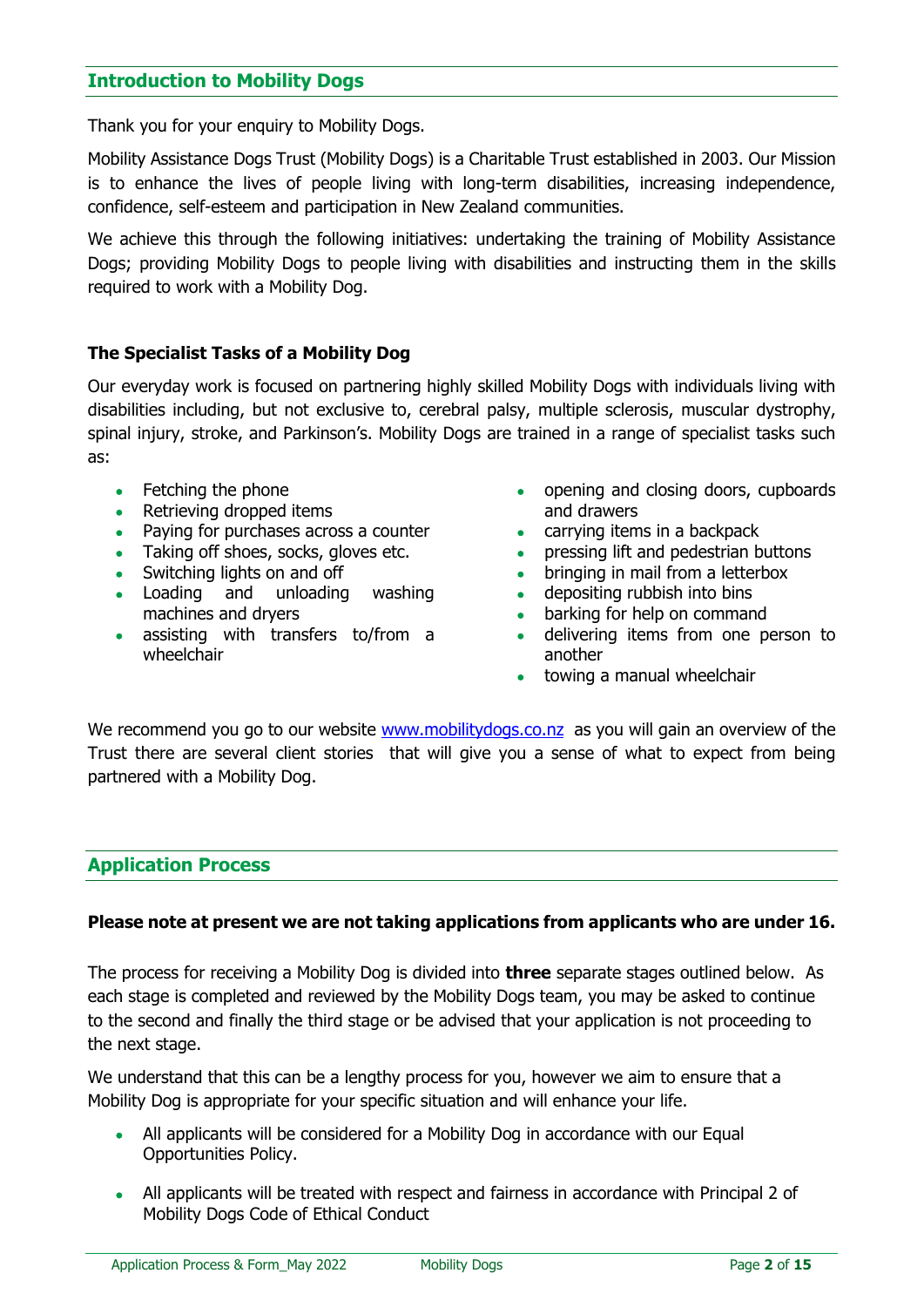#### **Eligibility Criteria**

- Long-term disability
- Dog can enhance daily life by undertaking functional tasks
- Adequately manage and care for a dog or have key support person(s) supporting the placement
- Home environment is suitable for housing a Mobility Dog

#### **Costs**

Whilst the cost to raise and train a Mobility Dog is met by the Trust, there is a placement cost of \$10,000 for clients which contributes to associated placement costs if you receive a dog.

Applicants who successfully move into stage three of the application process will incur the cost of a Functional Assessment unless they are able to attend in the Auckland region.

Once our dogs are placed with clients all ongoing costs of the dog are met by the client. On average this is approximately \$2,500 per year.

#### **Timeframes**

Due to demand for a Mobility Dog and individual client requirements we are unable to provide set timeframes for completion of the application process.

We undertake to:

- keep applicants informed throughout the application process
- To meet timeframes detailed in the Application Stages below
- Respond to any enquiries promptly
- Provide details of expected timeframes/next steps to each applicant as applicable
- You will be advised of the final outcome by Mobility Dogs staff within one month of the completed functional assessment being received by Mobility Dogs
- If successful we then begin a process of looking for a suitable Mobility Dog with the training, skills, personality and physical requirements to match your needs. This can happen quickly or take significant time to find a suitable match.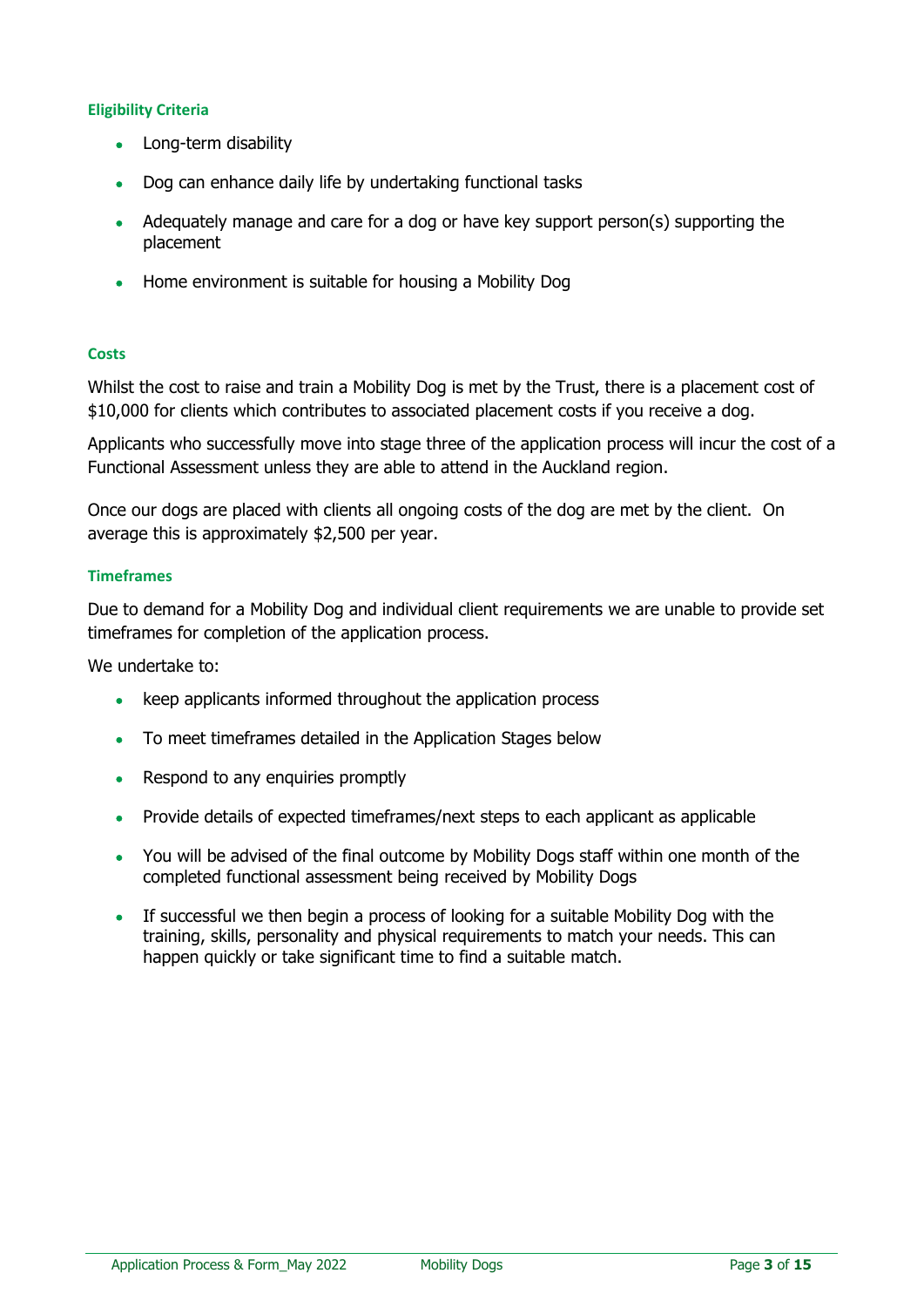## <span id="page-3-0"></span>**Application Stages**

| <b>Stage 1:</b><br><b>Application Form</b>     | · please complete as fully as you can and return to<br>applicants@mobilitydogs.co.nz.<br>• You will be contacted by the applicant coordinator once<br>the team have reviewed your form.<br>• Generally, the team will review applications monthly.<br>They may want to ask you further questions about your<br>application in which case they will get in touch.<br>. Or, if you have any queries about the application form<br>please give the applicant coordinator a call or email.<br>• We will aim to contact you again within one month of<br>reviewing your application.                                                                                                                                                                                                                                                                                                                                                                                                    |
|------------------------------------------------|------------------------------------------------------------------------------------------------------------------------------------------------------------------------------------------------------------------------------------------------------------------------------------------------------------------------------------------------------------------------------------------------------------------------------------------------------------------------------------------------------------------------------------------------------------------------------------------------------------------------------------------------------------------------------------------------------------------------------------------------------------------------------------------------------------------------------------------------------------------------------------------------------------------------------------------------------------------------------------|
| <b>Stage 2</b><br><b>Home Visit</b>            | • The home visit is when you will meet one or two of our<br>team. If you live outside Auckland, we will visit only when<br>we are in close proximity to your area. This may take time<br>to schedule.<br>• At the home visit we ask you to have at the appointment<br>any support people, friends, family, health professionals<br>etc who will be involved in you potentially receiving a<br>Mobility Dog.<br>• Having a Mobility Dog in your life can be very rewarding.<br>However, the dogs require a great deal of time, care and<br>attention from you. Sometimes living with a disability<br>means care of a dog can be challenging. It is during this<br>meeting that we can discuss how this will be managed by<br>you or your support people.<br>• Cost of the dog will also be discussed at this visit<br>• We aim to be back in touch with you again within one<br>month of the home visit to advise whether you will be<br>asked to complete a functional assessment. |
| <b>Stage 3</b><br><b>Functional Assessment</b> | • The functional assessment is a session with a<br>physiotherapist or occupational therapist, who will ask you<br>questions about your health and function and take some<br>measurements of your physical functioning.<br>• You will also discuss how a Mobility Dog might impact your<br>function.<br>• The assessment usually takes an hour. If you are in<br>Auckland the Functional Assessment is of no cost to you.<br>If you live out of Auckland you will need to arrange for a<br>physio-therapist or occupational therapist to complete the<br>assessment. We will provide your nominated provider<br>with details of what is required from the functional<br>assessment. This cost is at your expense.                                                                                                                                                                                                                                                                   |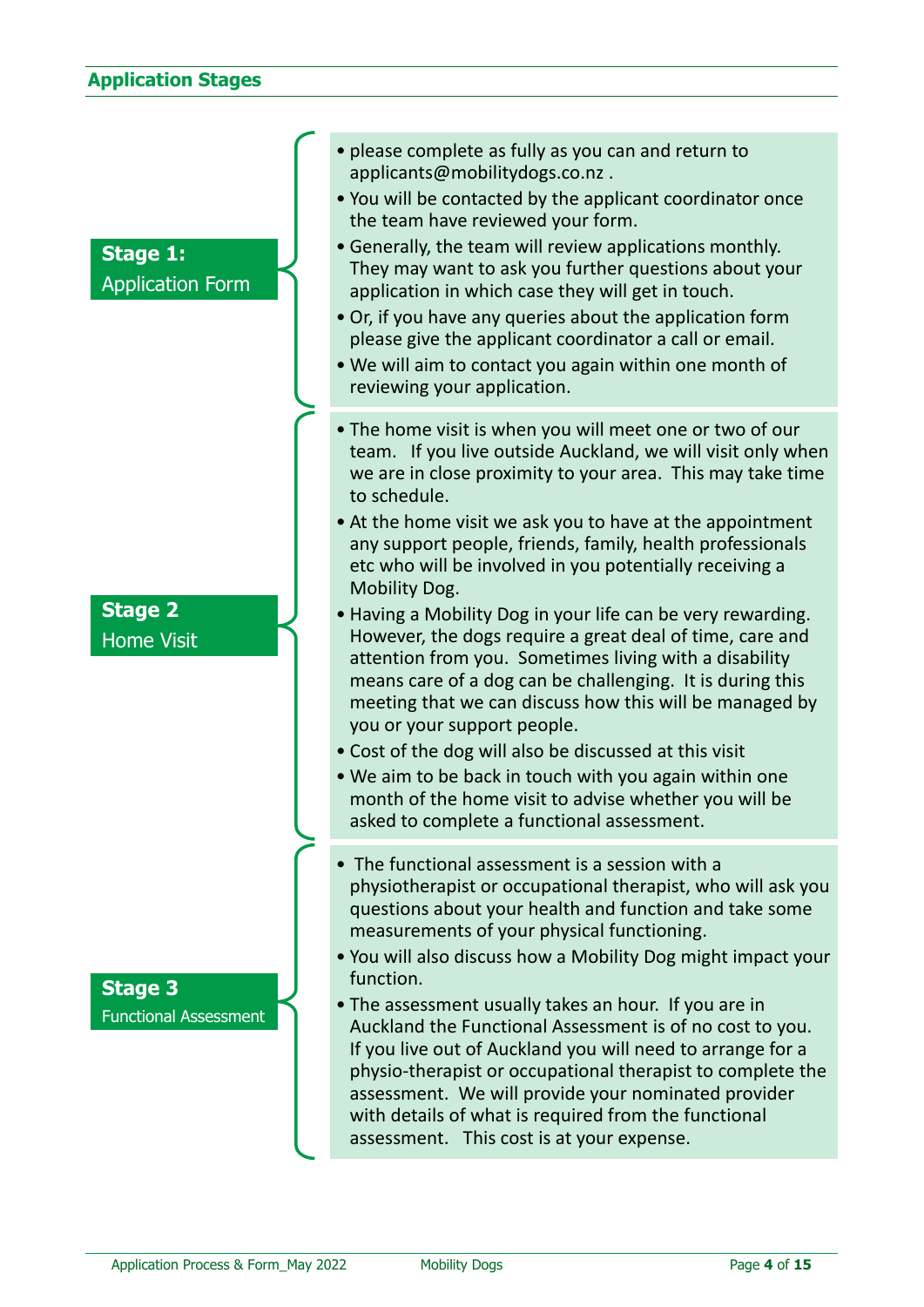## <span id="page-4-0"></span>**Personal Information**

| Name                                                               |                                 |  |  |
|--------------------------------------------------------------------|---------------------------------|--|--|
| Date of birth                                                      |                                 |  |  |
| <b>Address</b>                                                     |                                 |  |  |
| Phone day                                                          |                                 |  |  |
| Phone night                                                        |                                 |  |  |
| Cell phone                                                         |                                 |  |  |
| Email                                                              |                                 |  |  |
|                                                                    | Preferred communication method: |  |  |
| Primary contact person for application $-$ if different from above |                                 |  |  |
| Name, contact details:                                             |                                 |  |  |
|                                                                    |                                 |  |  |
|                                                                    |                                 |  |  |

| <b>Emergency Contact</b> |  |
|--------------------------|--|
| Name                     |  |
| Address                  |  |
| Phone                    |  |
| Cell phone               |  |
| Email                    |  |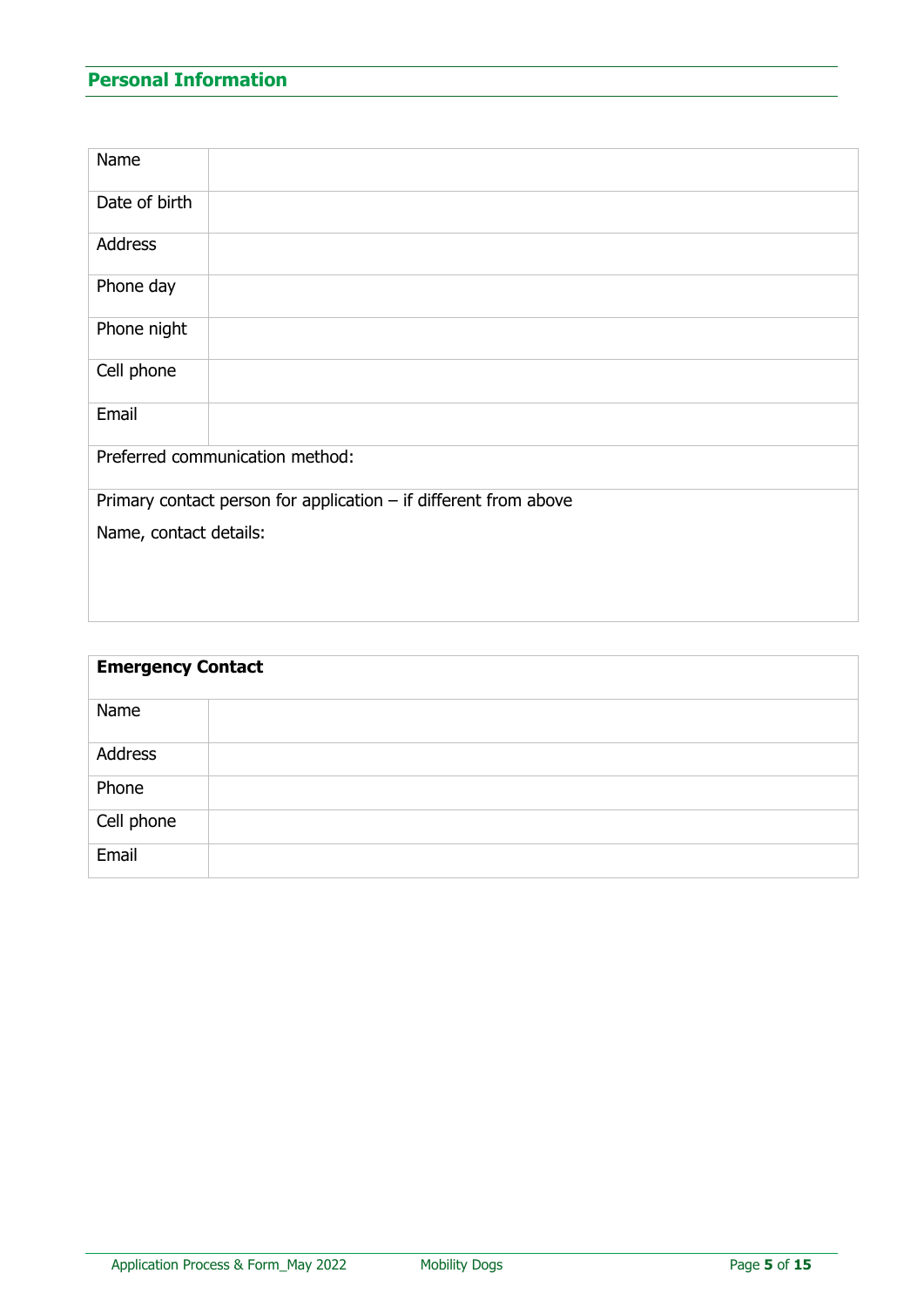## <span id="page-5-0"></span>**Medical Information**

| Diagnosis                                                                  |  |
|----------------------------------------------------------------------------|--|
| Onset                                                                      |  |
| Other relevant medical<br>history                                          |  |
| <b>Medications Please list:</b>                                            |  |
| List any significant<br>operations you have had<br>in the last 5 years.    |  |
| List any planned<br>operations in the next 2<br>years.                     |  |
| Do you have a hearing<br>impairment?                                       |  |
| If yes, please explain                                                     |  |
| Do you have a visual<br>impairment?                                        |  |
| If yes, please explain                                                     |  |
| Height                                                                     |  |
| Weight                                                                     |  |
| List any regular medical<br>appointments and note<br>how often you attend. |  |
| List any regular therapy<br>sessions and note how<br>often you attend.     |  |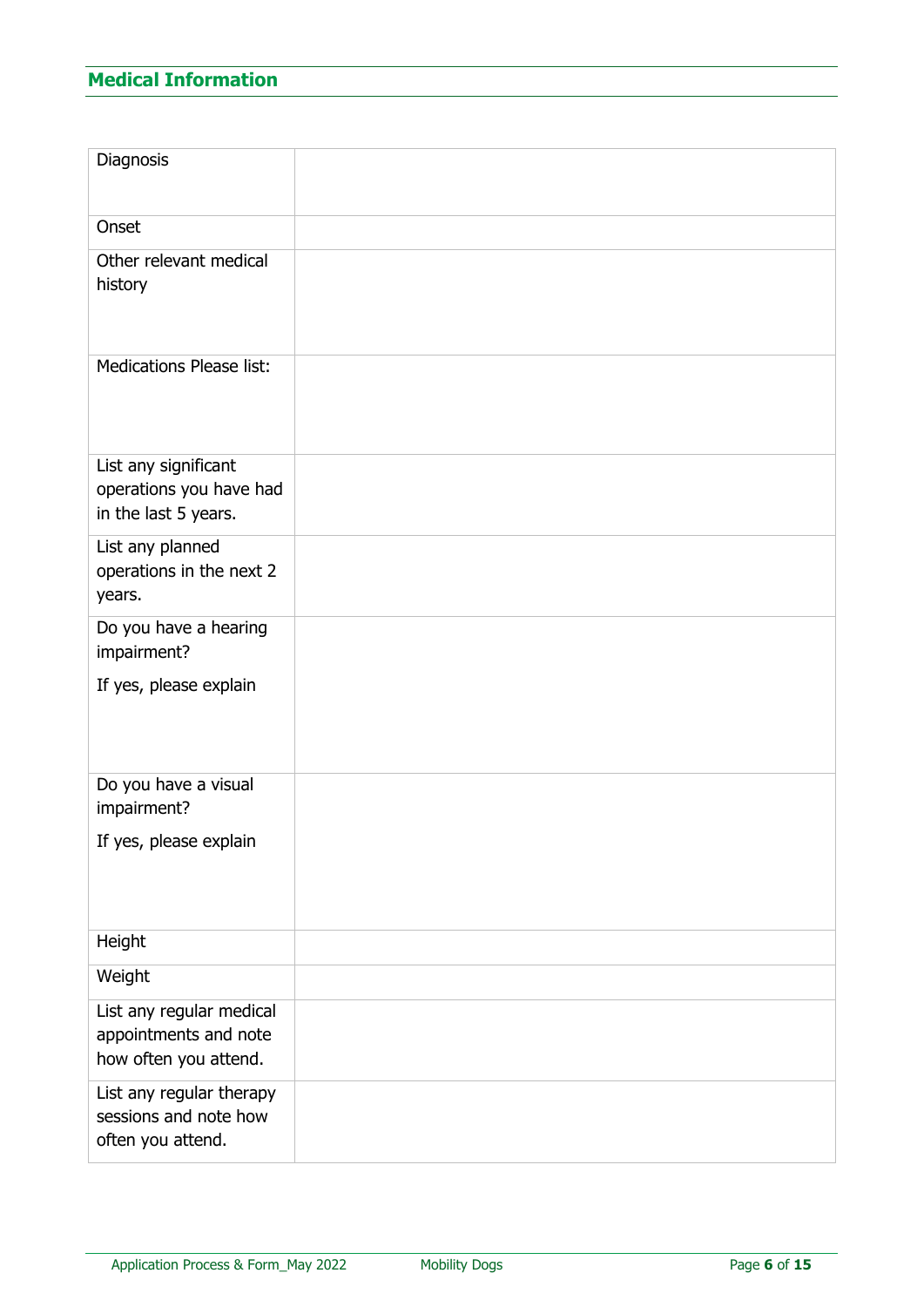## <span id="page-6-0"></span>**Abilities and Limitations**

Please indicate which is the most appropriate box for you regarding the following activities:

| I can:                      | With<br>Ease | With<br>difficulty | <b>Never</b> | <b>Comments</b> |
|-----------------------------|--------------|--------------------|--------------|-----------------|
| Pick up items off the floor |              |                    |              |                 |
| Pick up items off a table   |              |                    |              |                 |
| Use wall light switches     |              |                    |              |                 |
| Open doors                  |              |                    |              |                 |
| Open drawers/ cabinets      |              |                    |              |                 |
| Push my manual chair        |              |                    |              |                 |
| Take off Shoes/Socks        |              |                    |              |                 |
| Take off Jacket             |              |                    |              |                 |
| Write with a pen            |              |                    |              |                 |

#### My voice is:

| Loud | Average   |  |
|------|-----------|--|
| Soft | Very soft |  |

#### Do you have any difficulties with your speech?

Do you require any help with transfers (i.e. from wheelchair to bed, wheelchair to shower)? Please detail.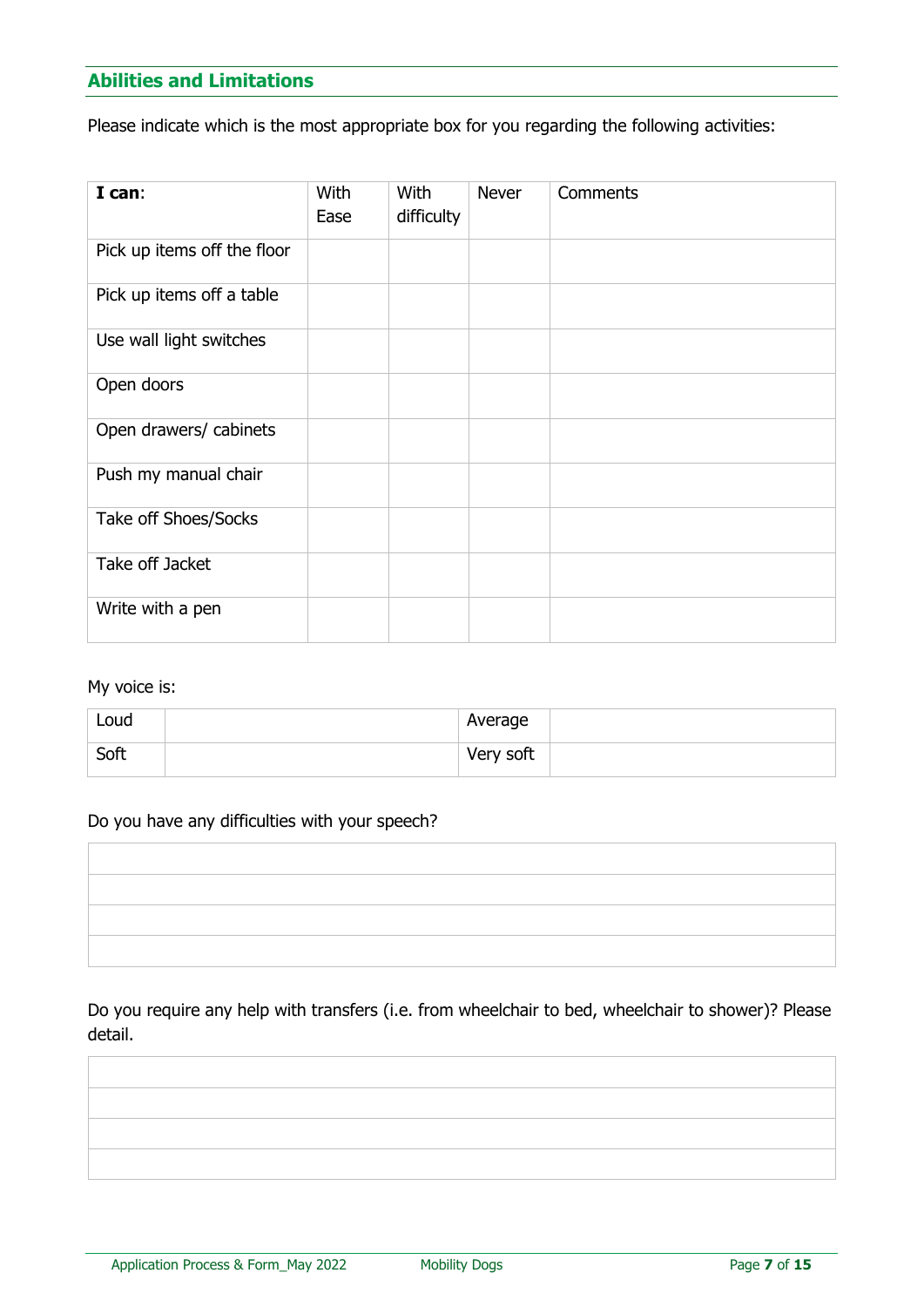## **Mobility Aids Used**

|                   | Frequently | Occasionally | <b>Never</b> |
|-------------------|------------|--------------|--------------|
| Power chair       |            |              |              |
| Manual wheelchair |            |              |              |
| (self-propelling) |            |              |              |
| Walker            |            |              |              |
| Walking stick     |            |              |              |
| Crutches          |            |              |              |
| Other             |            |              |              |

## Any other comments?

## Please detail here: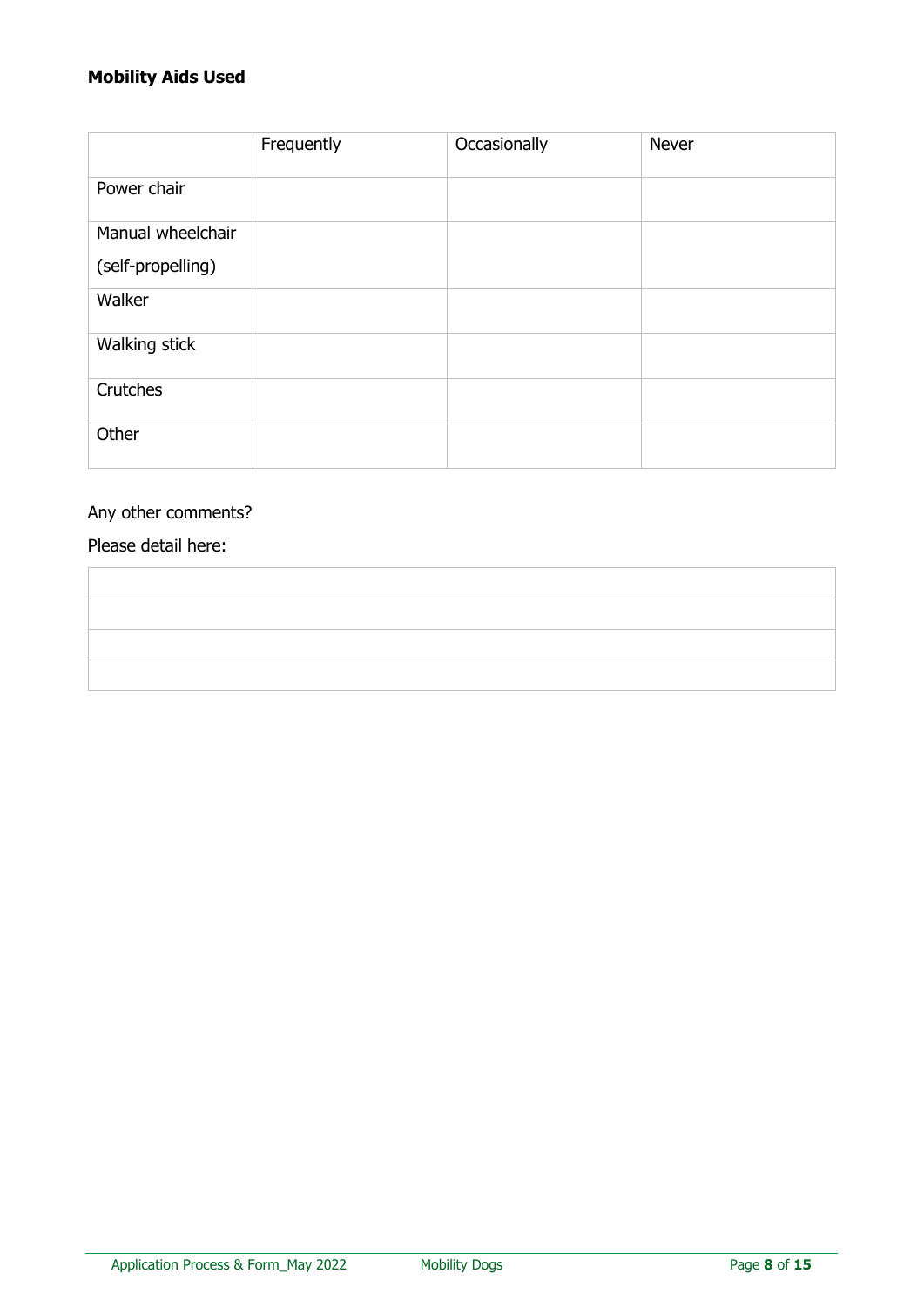#### <span id="page-8-0"></span>**Home Environment**

#### **Do you own your own home: yes / no**

If no: you will be asked before you are accepted for a Mobility Dog to provide written confirmation from your landlord or housing provider agreeing to you having a Mobility Dog living with you.

List names, ages and relationship to you of others in your household

| Name | Age | Relationship |
|------|-----|--------------|
|      |     |              |
|      |     |              |
|      |     |              |
|      |     |              |
|      |     |              |
|      |     |              |

Are all members of the household supportive of your application? Yes / No

If not, please describe their concerns:

Please indicate where you live:

| House     | Townhouse |  |
|-----------|-----------|--|
| Apartment | Other     |  |

Is the property fully fenced?

If Yes: What is the height of the lowest fence surrounding your property.

IF No: Please note that if your application is successful you will be required to have a fully fenced property. Fence should be a minimum of 1.5m high

Please give an approximation of the size of your backyard (a photo is also fine to send with these details)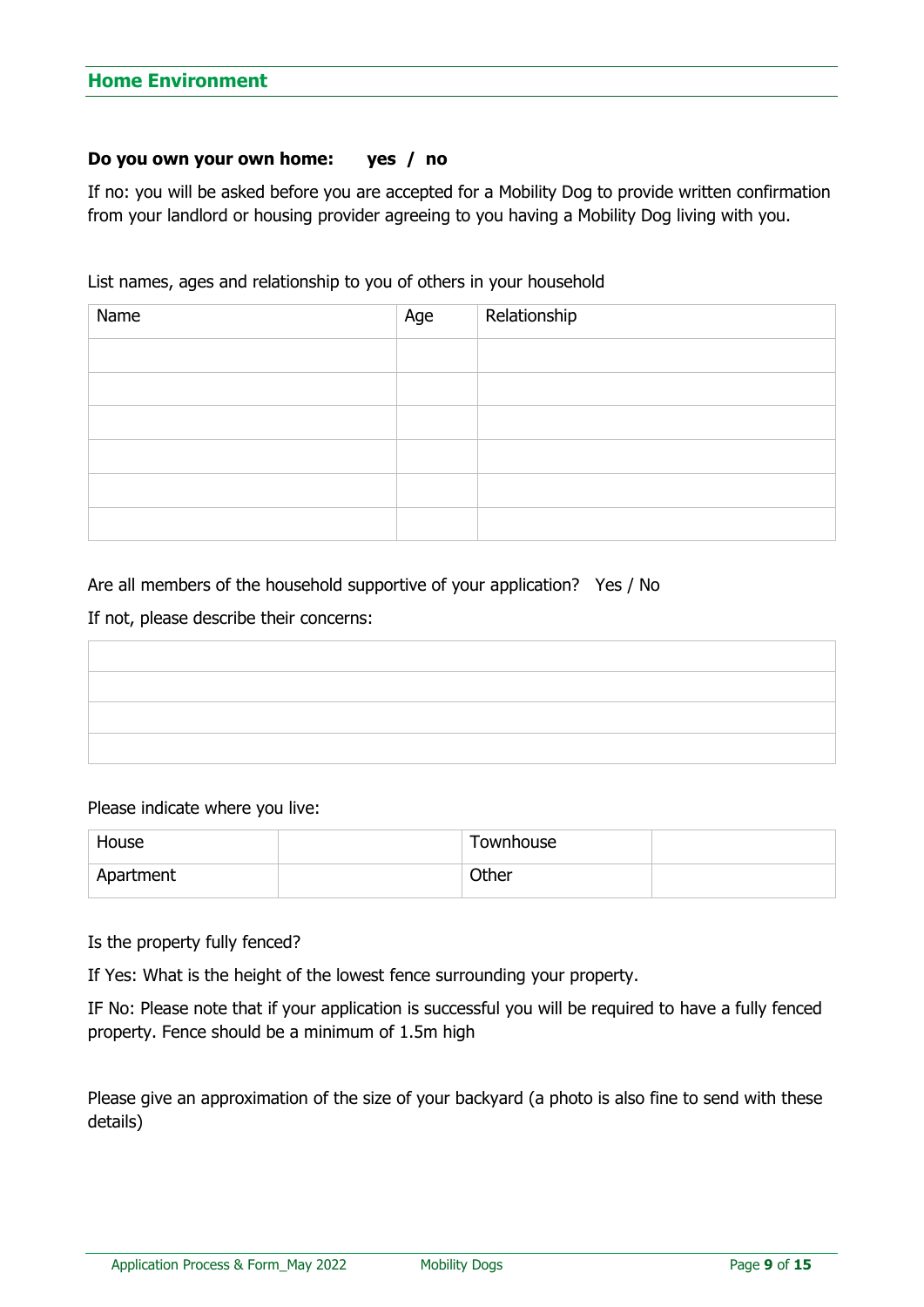## <span id="page-9-0"></span>**Your Experience with Dogs**

Please list the dogs you have owned in the past

| Dog's Name | <b>Breed</b> | Length of time you had the dog |
|------------|--------------|--------------------------------|
|            |              |                                |
|            |              |                                |
|            |              |                                |

#### **Other Pets**

Please list other pets in your household.

## Are you intending to get a dog or any other pet at any time in the future?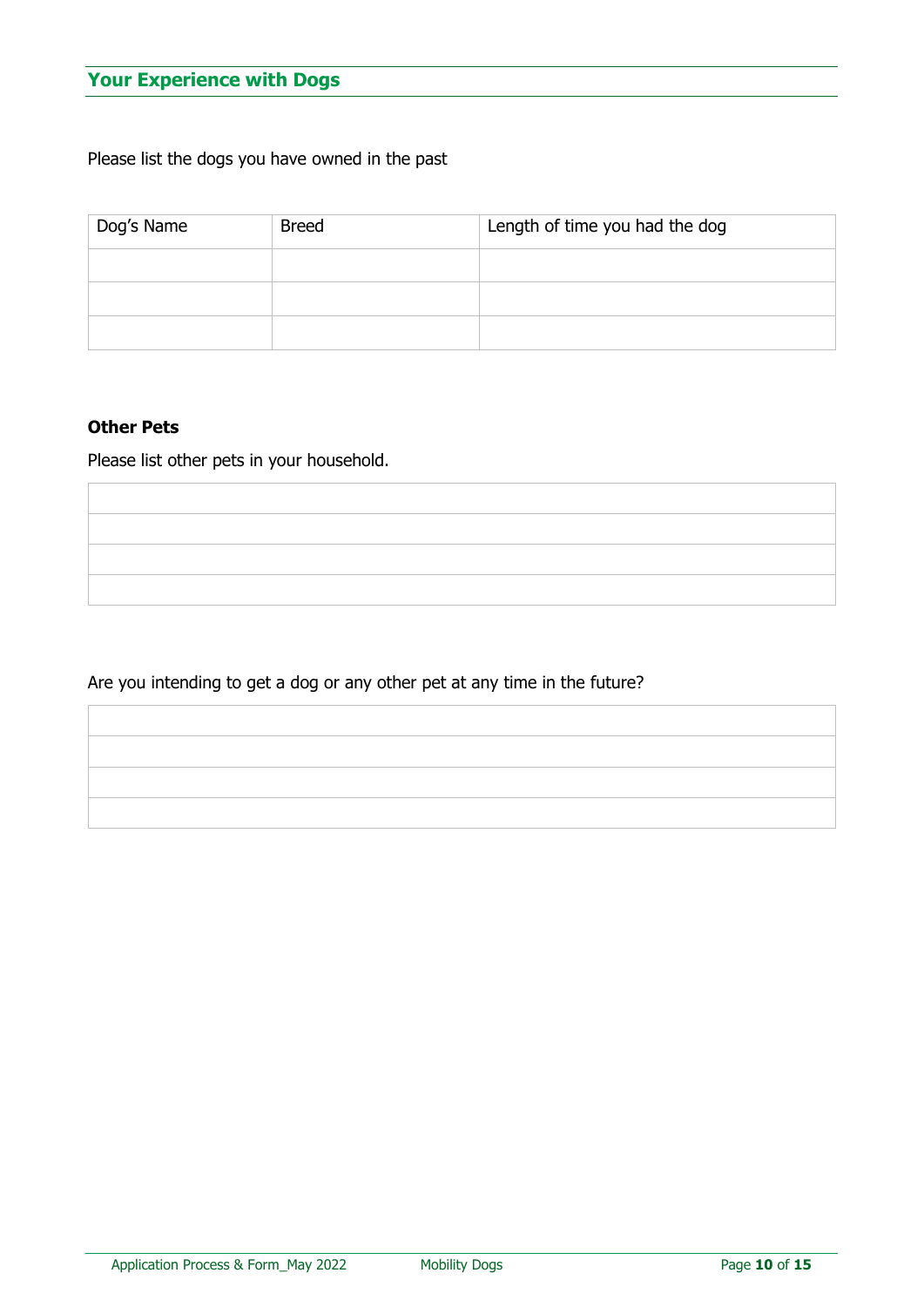## <span id="page-10-0"></span>**Lifestyle**

#### **Your Daily Routine**

Describe your daily routine:

Note things like get up, breakfast, morning chores, travel to work by car/bus, work, lunch at café, visit friends, courses/study, gym/exercise, rest/nap, TV, family, friends, dinner at home/out, computer, reading, outing, grocery shopping, rehab, doctor, shopping, movies etc.

| Time                       | Monday | Tuesday | Wednesday | Thursday | Friday | Saturday | Sunday |
|----------------------------|--------|---------|-----------|----------|--------|----------|--------|
| 6 am                       |        |         |           |          |        |          |        |
| $7$ am                     |        |         |           |          |        |          |        |
| 8 <sub>am</sub>            |        |         |           |          |        |          |        |
| 9 am                       |        |         |           |          |        |          |        |
| $10 \text{ am}$            |        |         |           |          |        |          |        |
| $11$ am                    |        |         |           |          |        |          |        |
| 12 am                      |        |         |           |          |        |          |        |
| $1 \text{ pm}$             |        |         |           |          |        |          |        |
| 2 pm                       |        |         |           |          |        |          |        |
| 3 pm                       |        |         |           |          |        |          |        |
| 4 pm                       |        |         |           |          |        |          |        |
| $5 \text{ pm}$             |        |         |           |          |        |          |        |
| 6 pm                       |        |         |           |          |        |          |        |
| 7 pm                       |        |         |           |          |        |          |        |
| 8 pm                       |        |         |           |          |        |          |        |
| 9 pm                       |        |         |           |          |        |          |        |
| $10 \text{ pm}$            |        |         |           |          |        |          |        |
| $\overline{11 \text{ pm}}$ |        |         |           |          |        |          |        |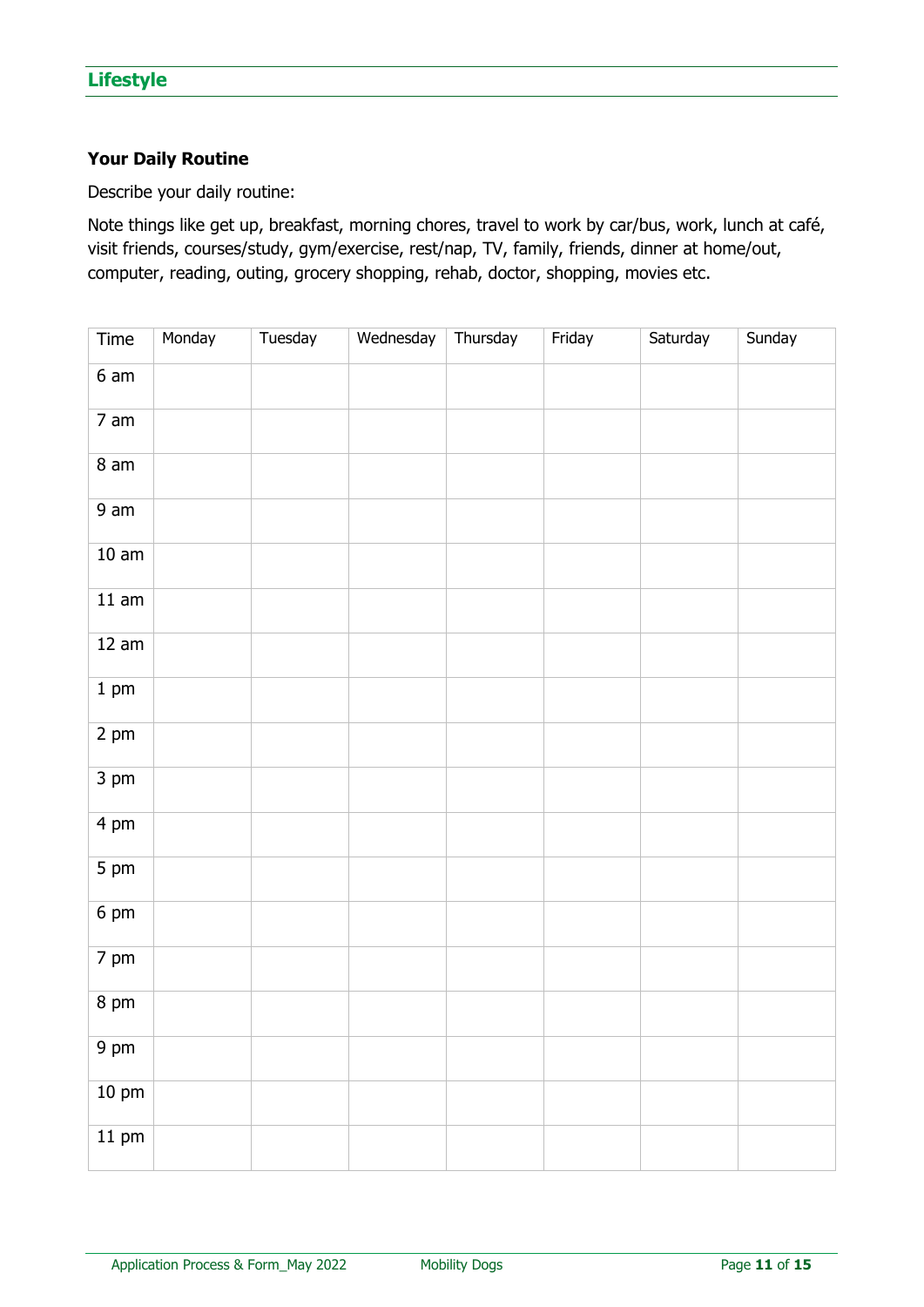#### **Additional Activities**

Please list/describe any activities, interests and hobbies **not already** mentioned above.

## **Travel Away from Home:**

| Type of Travel        | <b>Duration</b> | Number of trips per year | Transportation used |
|-----------------------|-----------------|--------------------------|---------------------|
| <b>Business trips</b> |                 |                          |                     |
| Holiday within NZ     |                 |                          |                     |
| Overseas trips        |                 |                          |                     |

#### **Transportation:**

Comment on when you use the following transportation (e.g. to work, school, shopping)

| Drive your own vehicle |  |
|------------------------|--|
| Passenger              |  |
| $Taxi - car$           |  |
| Taxi - mobility van    |  |
| <b>Bus</b>             |  |
| Train                  |  |
| Other                  |  |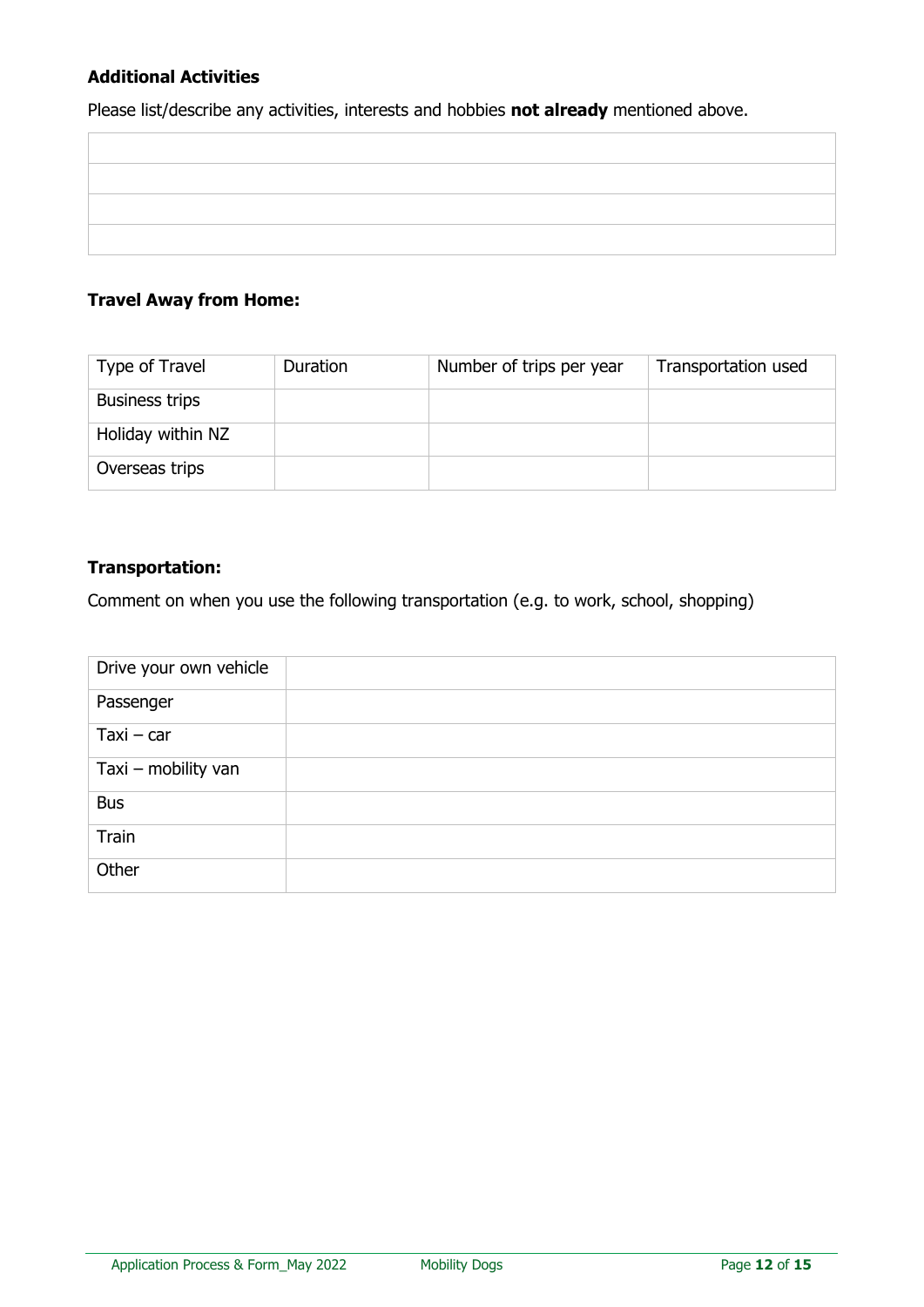### <span id="page-12-0"></span>**Employment/Study/School**

Although our dogs have public access this does not entitle them to enter private working or school environments. Therefore, if successful we require written confirmation from the school or business that they support you bringing a Mobility Dog to their premises.

#### **Employment Details (**if Applicable)

| Name of Employer |                                                            |                                                                                              |
|------------------|------------------------------------------------------------|----------------------------------------------------------------------------------------------|
| Occupation       |                                                            |                                                                                              |
| <b>Full Time</b> | Hrs per week $\vert$ Part time                             | Hrs per week                                                                                 |
|                  | Describe the setting: office, manufacturing, retail etc:   |                                                                                              |
|                  | loud machinery, odours, fluids, high frequency noises etc. | Please name or describe anything that may pose a hazard to a dog's health or well-being e.g. |

#### **School /Tertiary Details (**if Applicable)

| Name of School or |                                |              |
|-------------------|--------------------------------|--------------|
| Tertiary provider |                                |              |
| Full Time         | Hrs per week $\vert$ Part time | Hrs per week |
|                   |                                |              |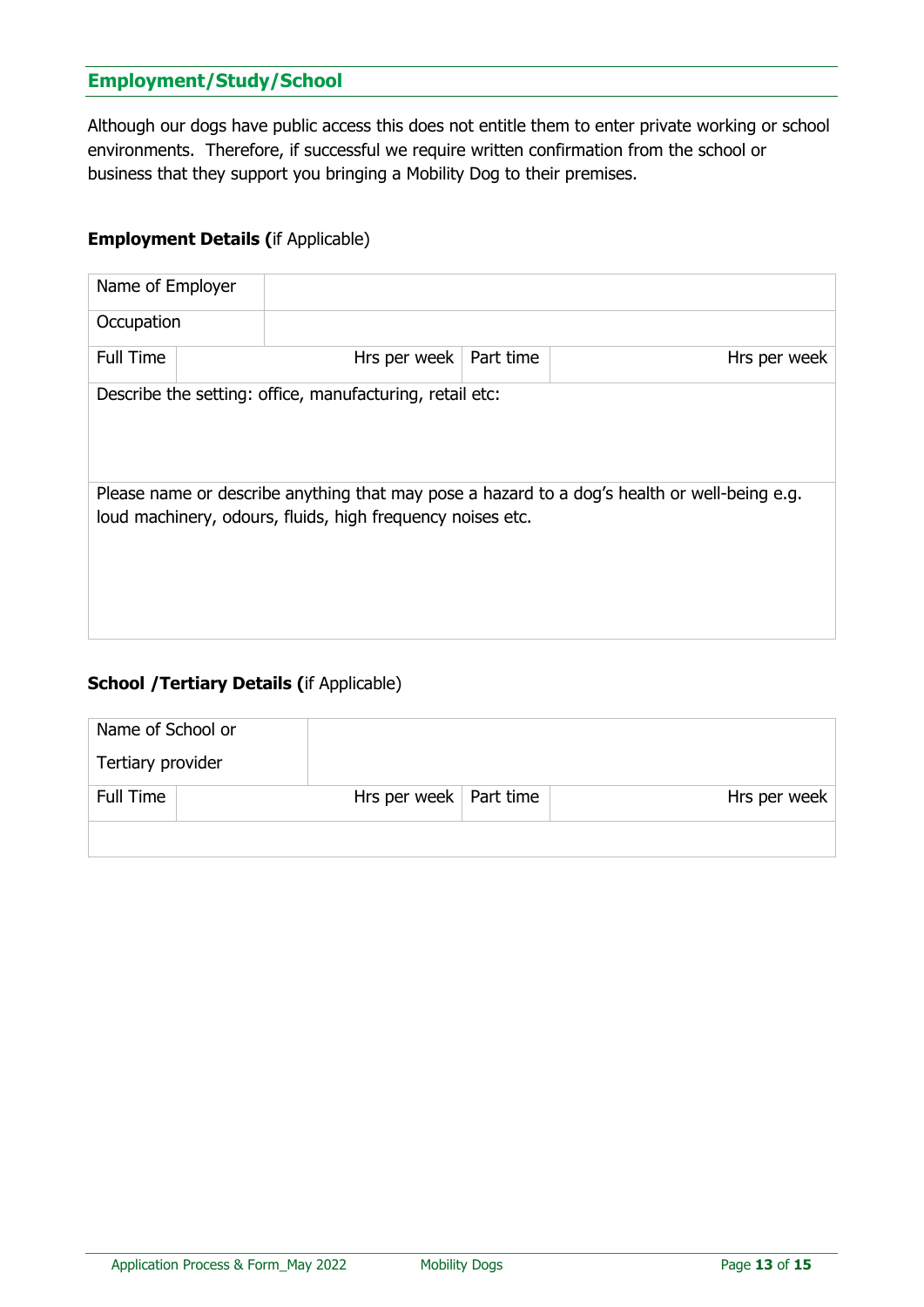## <span id="page-13-0"></span>**The Mobility Dog**

#### **Tasks**

Please list as many tasks you wish the dog to perform for you and then describe how that will give you increased independence

| <b>Task</b> | <b>Independence You Hope to Gain</b> |
|-------------|--------------------------------------|
|             |                                      |
|             |                                      |
|             |                                      |
|             |                                      |
|             |                                      |
|             |                                      |
|             |                                      |
|             |                                      |
|             |                                      |
|             |                                      |
|             |                                      |
|             |                                      |

#### **Care and Maintenance of a Mobility Dog**

Please tick the box which best suits your situation

|                                | Me | Paid Attendant | Family/Friends<br>Support |
|--------------------------------|----|----------------|---------------------------|
| The dog will be fed by         |    |                |                           |
| The dog will be groomed by     |    |                |                           |
| The dog will be exercised by   |    |                |                           |
| Dog waste will be picked up by |    |                |                           |